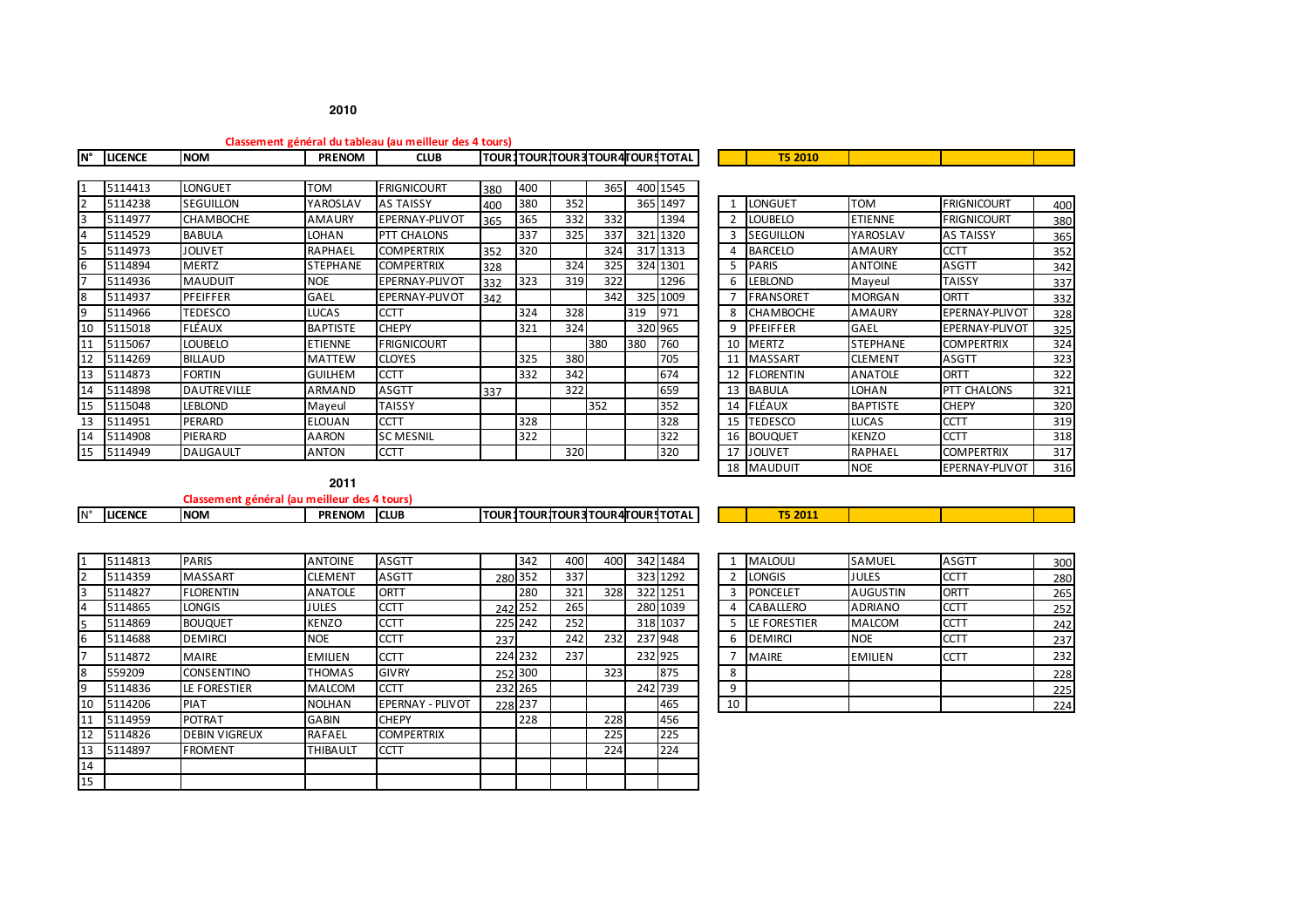|           | <b>LICENCE</b> | <b>NOM</b>            | <b>PRENOM</b>    | <b>CLUB</b>        |     |     |     |                  | TOUR1TOURTOUR3TOUR4TOUR1TOTAL |    | <b>T5 2012</b>  |                  |                    |               |
|-----------|----------------|-----------------------|------------------|--------------------|-----|-----|-----|------------------|-------------------------------|----|-----------------|------------------|--------------------|---------------|
|           |                |                       |                  |                    |     |     |     |                  |                               |    |                 |                  |                    |               |
|           | 5114876        | <b>FRANSORET</b>      | <b>MORGAN</b>    | ORTT               |     | 165 | 200 | 300 <sup>1</sup> | 332 997                       |    |                 |                  |                    |               |
|           | 5113532        | <b>BARCELO</b>        | <b>AMAURY</b>    | <b>CCTT</b>        | 165 | 200 |     | <b>280</b>       | 352 997                       |    | <b>NOM</b>      | <b>PRENOM</b>    | <b>CLUB</b>        | <b>POINTS</b> |
|           | 5114536        | <b>MALOULI</b>        | SAMUEL           | <b>ASGTT</b>       |     | 142 | 180 | 242              | 300 864                       |    | <b>AMIMI</b>    | <b>DRISS</b>     | <b>ORTT</b>        | 200           |
|           | 5114828        | <b>PONCELET</b>       | <b>AUGUSTIN</b>  | <b>ORTT</b>        | 142 |     | 165 | 200              | 265 772                       |    | <b>BENEDIC</b>  | <b>LUCAS</b>     | <b>FRIGNICOURT</b> | 180           |
| 5         | 5114905        | <b>CABALLERO</b>      | <b>ADRIANO</b>   | <b>CCTT</b>        | 132 |     | 152 | 180              | 252 716                       | 3  | <b>MEZIAN</b>   | <b>MALIK</b>     | <b>ORTT</b>        | 165           |
| 6         | 5114431        | <b>HOFFMANN</b>       | <b>SIMON</b>     | <b>FRIGNICOURT</b> | 152 | 180 | 280 |                  | 612                           | 4  | <b>HOUSSARD</b> | <b>MAXIME</b>    | <b>FISMES</b>      | 152           |
|           | 5114726        | HOUSSARD              | <b>MAXIME</b>    | <b>FISMES</b>      |     | 152 | 137 | 152              | 152 593                       | 5  | <b>DUVAL</b>    | <b>SACHA</b>     | <b>ORTT</b>        | 142           |
| 8         | 5114385        | <b>SERVAIS</b>        | <b>ANTOINE</b>   | <b>CCTT</b>        | 200 |     | 300 |                  | 500                           | 6  | <b>GILLET</b>   | <b>GUILLAUME</b> | <b>GIVRY</b>       | 137           |
| l 9       | 5114721        | <b>MEZIAN</b>         | <b>MALIK</b>     | <b>ORTT</b>        | 124 | 125 |     | 137              | 165 551                       |    | SOMUNJYAN       | JEAN-DAVID       | <b>COMPERTRIX</b>  | 132           |
| 10        | 5114753        | <b>GILLET</b>         | <b>GUILLAUME</b> | <b>GIVRY</b>       | 128 | 123 | 128 |                  | 379                           | 8  |                 |                  |                    | 128           |
| 11        | 5114405        | <b>DUVAL</b>          | <b>SACHA</b>     | <b>ORTT</b>        |     |     | 132 | 165              | 142 439                       | 9  |                 |                  |                    | 125           |
| <b>12</b> | 5114796        | <b>HENRIOT POTTIN</b> | <b>AYMERIC</b>   | <b>AL CLOYES</b>   | 122 | 122 |     |                  | 244                           | 10 |                 |                  |                    | 124           |
| 13        | 5114192        | <b>BOUSSIGNAC</b>     | YANNIS           | <b>CCTT</b>        | 180 |     |     |                  | 180                           | 11 |                 |                  |                    | 123           |
| 14        | 5114983        | <b>HUET</b>           | LÉO              | <b>COMPERTRIX</b>  |     |     |     | 128              | 128                           | 12 |                 |                  |                    | 122           |
| 15        | 5114820        | <b>SUPLY</b>          | <b>CHARLES</b>   | <b>ASGTT</b>       | 125 |     |     |                  | 125                           |    |                 |                  |                    |               |
| 16        | 5114850        | <b>RIQUART</b>        | <b>ANTOINE</b>   | <b>CCTT</b>        |     | 124 |     |                  | 124                           |    |                 |                  |                    |               |
| 17        |                |                       |                  |                    |     |     |     |                  |                               |    |                 |                  |                    |               |
| 18        |                |                       |                  |                    |     |     |     |                  |                               |    |                 |                  |                    |               |

|  | $2013+$ |  |
|--|---------|--|
|  | ------  |  |

|             |                 | Classement général (au meilleur des 4 tours) |                |                    |    |     |     |                               |                 |     |    | $T52013 +$      |                |              |               |
|-------------|-----------------|----------------------------------------------|----------------|--------------------|----|-----|-----|-------------------------------|-----------------|-----|----|-----------------|----------------|--------------|---------------|
| $N^{\circ}$ | <b>LICENCE</b>  | <b>NOM</b>                                   | <b>PRENOM</b>  | <b>CLUB</b>        |    |     |     | TOUR1TOURTOUR3TOUR4TOUR1TOTAL |                 |     |    |                 |                |              |               |
|             |                 |                                              |                |                    |    |     |     |                               |                 |     |    |                 |                |              |               |
|             | 5114732 AMIMI   |                                              | <b>DRISS</b>   | <b>ORTT</b>        |    | 137 | 142 | 142                           | <b>200</b>      | 621 |    | <b>NOM</b>      | <b>PRENOM</b>  | <b>CLUB</b>  | <b>POINTS</b> |
|             |                 | 5114435 BENEDIC                              | <b>LUCAS</b>   | <b>FRIGNICOURT</b> |    | 128 | 125 | 132                           | 180             | 565 |    | <b>TILLIER</b>  | <b>CAMILLE</b> | <b>GIVRY</b> | 100           |
| 3           | 5114950 TILLIER |                                              | <b>CAMILLE</b> | <b>GIVRY</b>       |    |     | 123 | 65                            | 100             | 288 |    | <b>DEQUIN</b>   | <b>TIMOTHÉ</b> | <b>ORTT</b>  | 80            |
| 4           |                 | 5114953 BILLAUD                              | <b>ANDREW</b>  | AL CLOYES          | 65 | 80  | 124 |                               |                 | 269 | 3  | <b>NOEL</b>     | <b>MATHIAS</b> | <b>GUEUX</b> | 65            |
| 5           |                 | 5114819 SOMUNJYAN                            | JEAN-DAVID     | <b>COMPERTRIX</b>  |    |     |     | 100                           | 132             | 232 | 4  | <b>BARCELO</b>  | <b>FLAVIEN</b> | <b>CCTT</b>  | 52            |
| 6           |                 | 5114415 BARCELO                              | FLAVIEN        | <b>CCTT</b>        |    | 65  |     | 28                            | 52              | 145 |    | <b>GIOVANNI</b> | <b>FABIO</b>   | <b>CHEPY</b> | 42            |
|             |                 | 5113933 MARMONT                              | MAEL           | <b>CCTT</b>        |    | 100 |     |                               |                 | 100 | 6  | <b>RONDOT</b>   | <b>SASCHA</b>  | <b>CCTT</b>  | 37            |
| 8           |                 | 5114930 SELEQUE                              | GAETAN         | EPERNAY-PLIVOT     | 52 |     |     | 42                            |                 | 94  |    | <b>NOEL</b>     | <b>TIMOTHE</b> | <b>GUEUX</b> | 32            |
| 9           |                 | 5115056 GIOVANNI                             | <b>FABIO</b>   | <b>CHEPY</b>       |    |     |     | 52                            | 42              | 94  | 8  |                 |                |              | 28            |
| 10          |                 | 5114948 OLIVIER                              | SACHA          | <b>CCTT</b>        |    |     |     | 80                            |                 | 80  | 9  |                 |                |              | 25            |
| 11          |                 | <b>DEQUIN</b>                                | TIMOTHÉ        |                    |    |     |     |                               | 80              | 80  | 10 |                 |                |              | 24            |
| 12          |                 | <b>NOEL</b>                                  | <b>MATHIAS</b> | <b>GUEUX</b>       |    |     |     |                               | 65              | 65  | 11 |                 |                |              | 23            |
| 13          |                 | 5114851 RONDOT                               | <b>SASCHA</b>  | <b>CCTT</b>        |    |     |     | 37                            |                 | 37  | 12 |                 |                |              | 22            |
| 14          |                 | 5114832 ROYER THUNIN                         | <b>AXEL</b>    | <b>CCTT</b>        |    |     |     | 32                            |                 | 32  |    |                 |                |              |               |
| 15          |                 | <b>NOEL</b>                                  | TIMOTHÉ        | <b>GUEUX</b>       |    |     |     |                               | 32 <sup>1</sup> | 32  |    |                 |                |              |               |

|                | <b>NOM</b>      | PRENOM         | <b>CLUB</b>  | <b>POINTS</b> |
|----------------|-----------------|----------------|--------------|---------------|
| $\mathbf{1}$   | <b>TILLIER</b>  | <b>CAMILLE</b> | <b>GIVRY</b> | 100           |
| $\overline{2}$ | <b>DEQUIN</b>   | <b>TIMOTHÉ</b> | ORTT         | 80            |
| 3              | <b>NOEL</b>     | <b>MATHIAS</b> | <b>GUEUX</b> | 65            |
| 4              | <b>BARCELO</b>  | <b>FLAVIEN</b> | <b>CCTT</b>  | 52            |
| 5              | <b>GIOVANNI</b> | <b>FABIO</b>   | <b>CHEPY</b> | 42            |
| 6              | <b>RONDOT</b>   | <b>SASCHA</b>  | <b>CCTT</b>  | 37            |
|                | <b>NOEL</b>     | <b>TIMOTHE</b> | <b>GUEUX</b> | 32            |
| 8              |                 |                |              | 28            |
| 9              |                 |                |              | 25            |
| 10             |                 |                |              | 24            |
| 11             |                 |                |              | 23            |
| 12             |                 |                |              | 22            |

 $\mathcal{L}(\mathcal{A})$